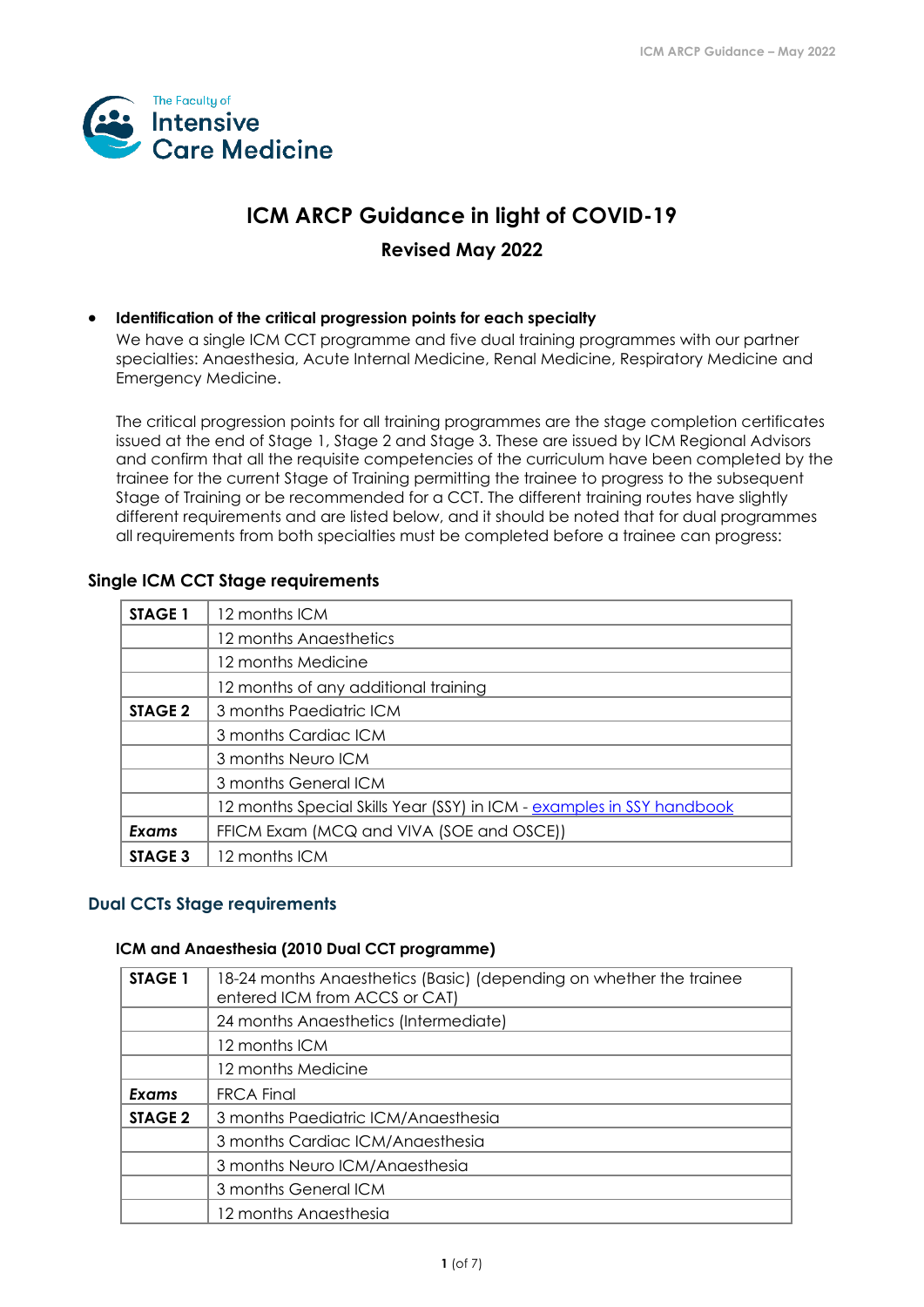| Exams | FFICM Exam (MCQ and VIVA (SOE and OSCE)) |
|-------|------------------------------------------|
|       | $\vert$ STAGE 3 $\vert$ 12 months ICM    |

## **ICM and Anaesthesia (2021 Dual CCT programme)**

| <b>STAGE 1</b> | 30-36 months Anaesthetics (depending on whether the trainee entered<br>ICM from ACCS or CAT)                                                                                                                                                                                                                                                                                                                                                                                                                                   |  |  |
|----------------|--------------------------------------------------------------------------------------------------------------------------------------------------------------------------------------------------------------------------------------------------------------------------------------------------------------------------------------------------------------------------------------------------------------------------------------------------------------------------------------------------------------------------------|--|--|
|                | 12 months ICM                                                                                                                                                                                                                                                                                                                                                                                                                                                                                                                  |  |  |
|                | 12 months Medicine                                                                                                                                                                                                                                                                                                                                                                                                                                                                                                             |  |  |
| <b>STAGE 2</b> | 3 months Paediatric ICM/Anaesthesia                                                                                                                                                                                                                                                                                                                                                                                                                                                                                            |  |  |
|                | 3 months Cardiac ICM/Anaesthesia                                                                                                                                                                                                                                                                                                                                                                                                                                                                                               |  |  |
|                | 3 months Neuro ICM/Anaesthesia                                                                                                                                                                                                                                                                                                                                                                                                                                                                                                 |  |  |
|                | 3 months General ICM                                                                                                                                                                                                                                                                                                                                                                                                                                                                                                           |  |  |
|                | 12 months Angesthetics                                                                                                                                                                                                                                                                                                                                                                                                                                                                                                         |  |  |
| Exams          | <b>FRCA Final</b><br>FFICM Exam (MCQ and VIVA (SOE and OSCE))<br>Dual CCT doctors must pass the Final FRCA and FFICM Exams in order to<br>move into the respective specialty's Stage 3. That is, in order to<br>commence the Stage 3 clinical placement the relevant Final exam must<br>be passed, e.g. doctors must pass the Final FRCA to do Stage 3<br>Anaesthetics and similarly must pass the FFICM to undertake the Stage 3<br>ICM year. This allows training to progress if one of the Final exams is not<br>completed. |  |  |
| <b>STAGE 3</b> | 12 months ICM                                                                                                                                                                                                                                                                                                                                                                                                                                                                                                                  |  |  |
|                | 12 months Angesthetics                                                                                                                                                                                                                                                                                                                                                                                                                                                                                                         |  |  |

## **ICM and Acute Internal Medicine**

| <b>STAGE 1</b> | 24 months Medicine                |
|----------------|-----------------------------------|
|                | 12 months Acute Internal Medicine |
|                | 12 months ICM                     |
|                | 12 months Anaesthesia             |
| STAGE 2        | 3 months Paediatric ICM           |
|                | 3 months Cardiac ICM              |
|                | 3 months Neuro ICM                |
|                | 3 months Acute Internal Medicine  |
|                | 12 months Acute Internal Medicine |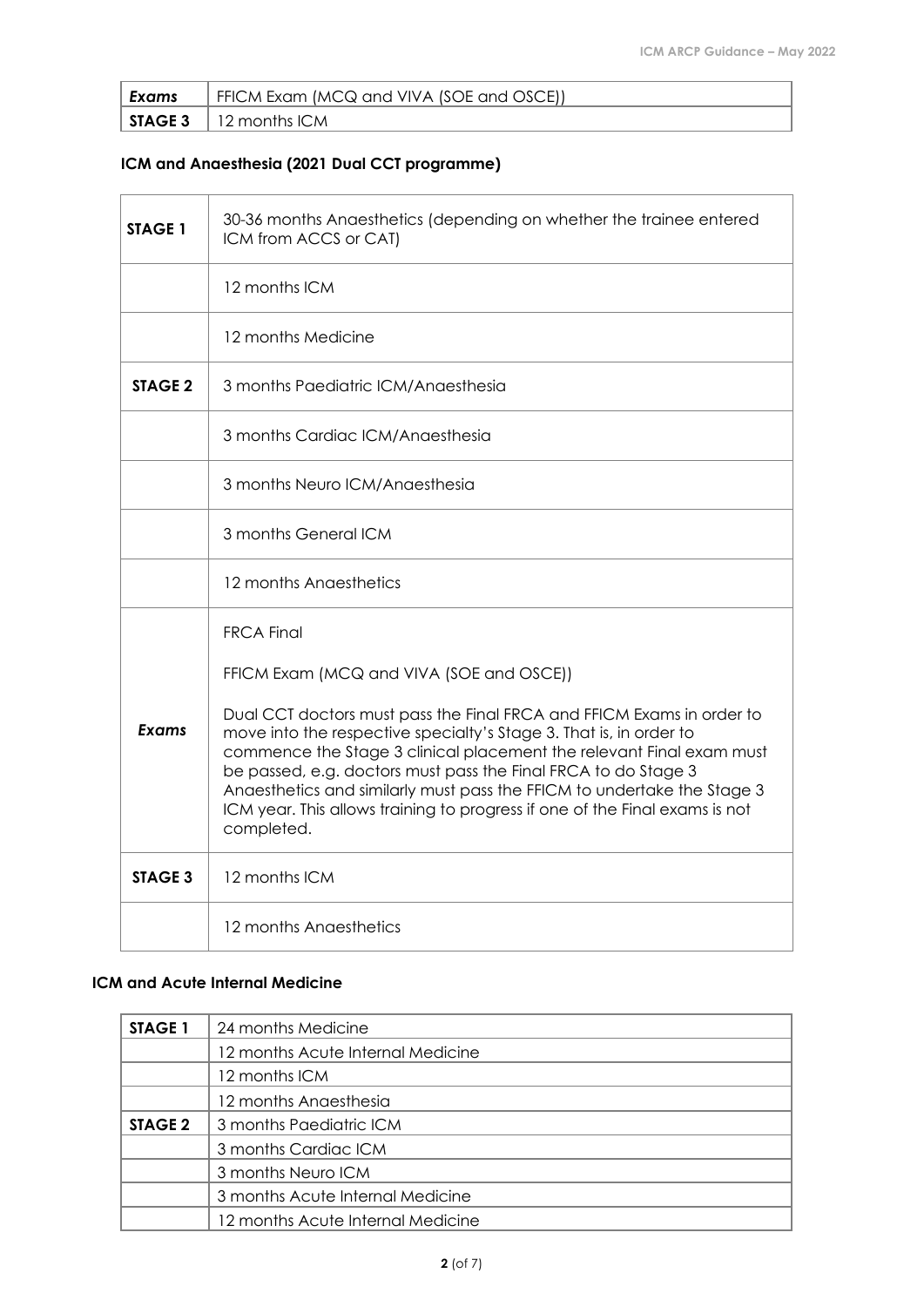| Exams          | FFICM Exam (MCQ and VIVA (SOE and OSCE))                            |  |  |
|----------------|---------------------------------------------------------------------|--|--|
| <b>STAGE 3</b> | 12 months ICM                                                       |  |  |
|                | 6 months Acute Internal Medicine                                    |  |  |
| Exams          | Acute Internal Medicine Specialty Certificate Examination (AIM SCE) |  |  |

## **ICM and Emergency Medicine**

| 12 months Emergency Medicine (core)         |  |  |  |
|---------------------------------------------|--|--|--|
| 6 months Acute Medicine                     |  |  |  |
| 6 months Paediatric Emergency Medicine      |  |  |  |
| 12 months Emergency Medicine (intermediate) |  |  |  |
| 12 months ICM                               |  |  |  |
| 12 months Anaesthesia                       |  |  |  |
| 3 months Paediatric ICM                     |  |  |  |
| 3 months Neuro ICM                          |  |  |  |
| 3 months Cardiac ICM                        |  |  |  |
| 15 months Emergency Medicine                |  |  |  |
| FFICM Exam (MCQ and VIVA (SOE and OSCE))    |  |  |  |
| 12 months ICM                               |  |  |  |
| 6 months Emergency Medicine                 |  |  |  |
| <b>FRCEM Final</b>                          |  |  |  |
|                                             |  |  |  |

## **ICM and Renal Medicine**

| <b>STAGE 1</b> | 24 months Medicine                                     |  |
|----------------|--------------------------------------------------------|--|
|                | 12 months Renal Medicine                               |  |
|                | 12 months ICM                                          |  |
|                | 12 months Anaesthesia                                  |  |
| STAGE 2        | 3 months Paediatric ICM                                |  |
|                | 3 months Cardiac ICM                                   |  |
|                | 3 months Neuro ICM                                     |  |
|                | 15 months Renal Medicine                               |  |
| Exams          | FFICM Exam (MCQ and VIVA (SOE and OSCE))               |  |
| STAGE 3        | 12 months ICM                                          |  |
|                | 6 months Renal Medicine                                |  |
| Exams          | Renal Medicine Specialty Certificate Examination (SCE) |  |

## **ICM and Respiratory Medicine**

| <b>STAGE 1</b> | 24 months Medicine                       |  |  |  |
|----------------|------------------------------------------|--|--|--|
|                | 12 months Respiratory Medicine           |  |  |  |
|                | 12 months ICM                            |  |  |  |
|                | 12 months Anaesthesia                    |  |  |  |
| <b>STAGE 2</b> | 3 months Paediatric ICM                  |  |  |  |
|                | 6 months Cardiac ICM                     |  |  |  |
|                | 3 months Neuro ICM                       |  |  |  |
|                | 12 months Respiratory Medicine           |  |  |  |
| Exams          | FFICM Exam (MCQ and VIVA (SOE and OSCE)) |  |  |  |
| STAGE 3        | 12 months ICM                            |  |  |  |
|                | 6 months Respiratory Medicine            |  |  |  |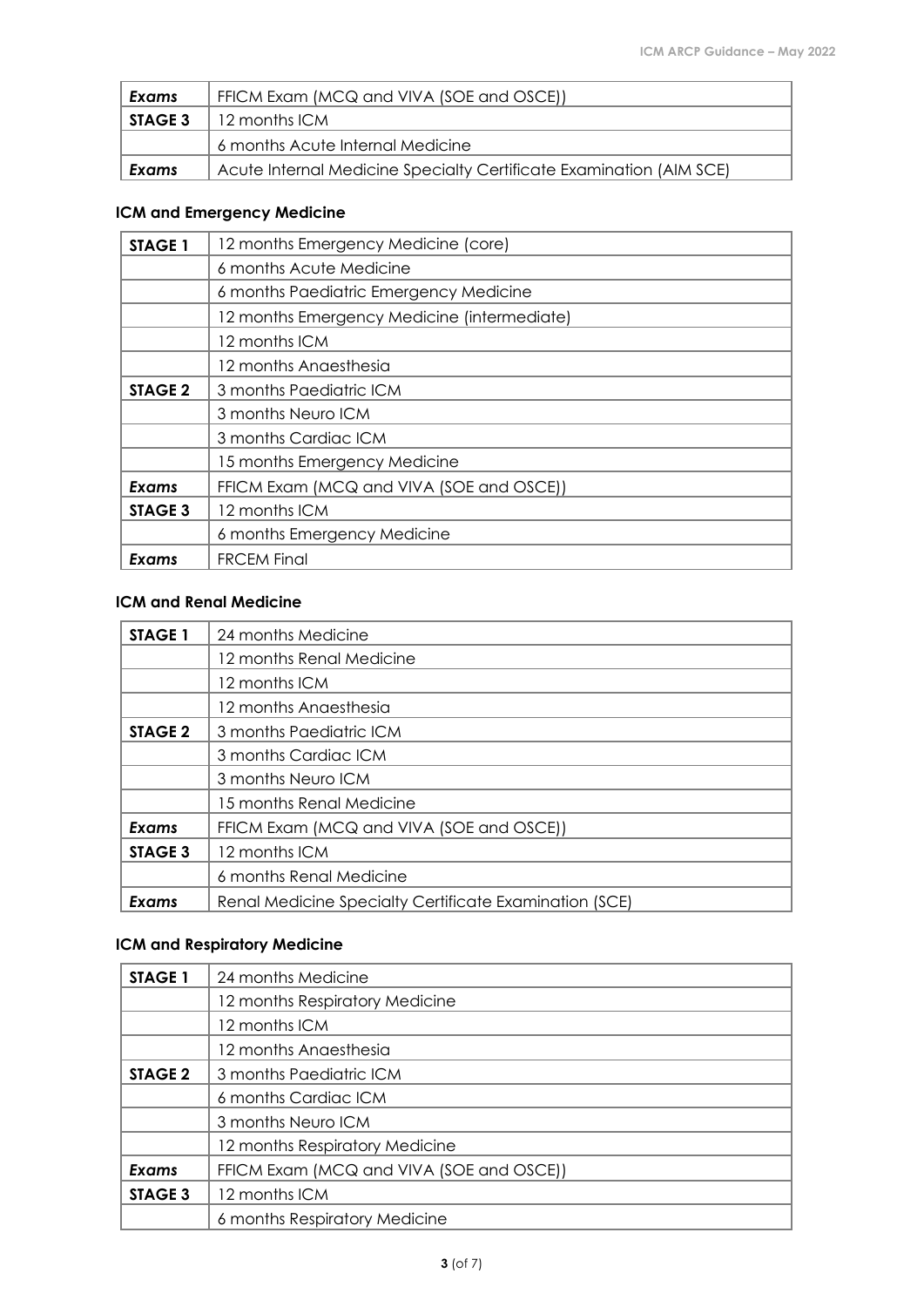#### **Exams** Respiratory Medicine Specialty Certificate Examination (SCE)

#### • **Definition of the minimum data set for each specialty, for each year of training**

**FICM response:** there should be no rationale for accepting a reduced minimum data set at ARCP from April 2022, and evidence for HiLLOs should be presented in the LLP as per th[e 2021](https://www.ficm.ac.uk/sites/ficm/files/documents/2021-10/icm_curriculum_supporting_excellence_v1.0_-_assessment_strategy.pdf)  [Assessment Strategy,](https://www.ficm.ac.uk/sites/ficm/files/documents/2021-10/icm_curriculum_supporting_excellence_v1.0_-_assessment_strategy.pdf) and the outcomes-based curriculum.

#### • **Provision of clear specialty-specific criteria for non-progression**

**FICM response:** The reasons for an ARCP Panel to recommend non-progression are described in the decision aid and include standard and no-fault COVID outcomes. In addition, StR confirmation that they do not feel they are competent to progress should be an absolute bar to progression of training until the articulated deficiencies have been addressed.

#### • **Identification of specialty-specific situations that might require an ARCP panel of three members**

**FICM response:** We do not feel this is necessary, as long as the ICM TPD or RA is involved as one of the two on the ARCP panel, then we would be happy. In line with current practice and to ensure fairness, neither individual can be the trainee's Educational Supervisor.

• **Provision of advice regarding what amendments to person specifications are necessary for any subsequent programmes, trainees will be moving into to facilitate career progression of trainees who have been unable to acquire capabilities in their core programme due to the impact of COVID-19. Such changes may need to be enacted for a number of years**

**FICM response:** We continue to accept the changes made by the specialties of the core programmes that feed into ICM training (e.g. ACCS/EM/CAT/IMT)

• **Provision of advice regarding which capabilities may be gained, or examinations undertaken in an Acting Up position or in a Period of Grace after the point CCT would normally have been awarded, within a defined education/development plan**

**FICM response:** The curriculum already has provision for allowing a StR performing the role of a Consultant in an "acting up" capacity to count their last 3 months of training towards their CCT. This is dependent on them having already acquired the necessary curriculum competencies. This will remain unchanged and the StR can only be recommended for a CCT when training has been completed in full. Thus, no capabilities or examinations can be deferred until after a CCT has been awarded. The required evidence will be subject to the conditions and limitations stated above.

#### • **Development of a GG8-compliant, decision-aid describing acceptable compensatory evidence (with examples) that ARCP panels could consider where normal evidence is not available due to the current situation**

FICM response: The advice to ARCP Panel members will be that in principle the requirement to have achieved all required capabilities to progress in training remains unchanged and that evidence should be presented as indicated in the 2021 Curriculum Assessment Strategy. The StR's confirmation that they agree with the Panel's acceptance of their competency will be paramount. The Faculty have therefore set out some principles below. However, the final decision on the achievement of competence and progression will remain with the ARCP Panel.

#### **Stage 1 training**

Standard ARCP outcomes as described in the Gold Guide apply, without requirement for no-fault COVID derogations.

## **Stage 2 training**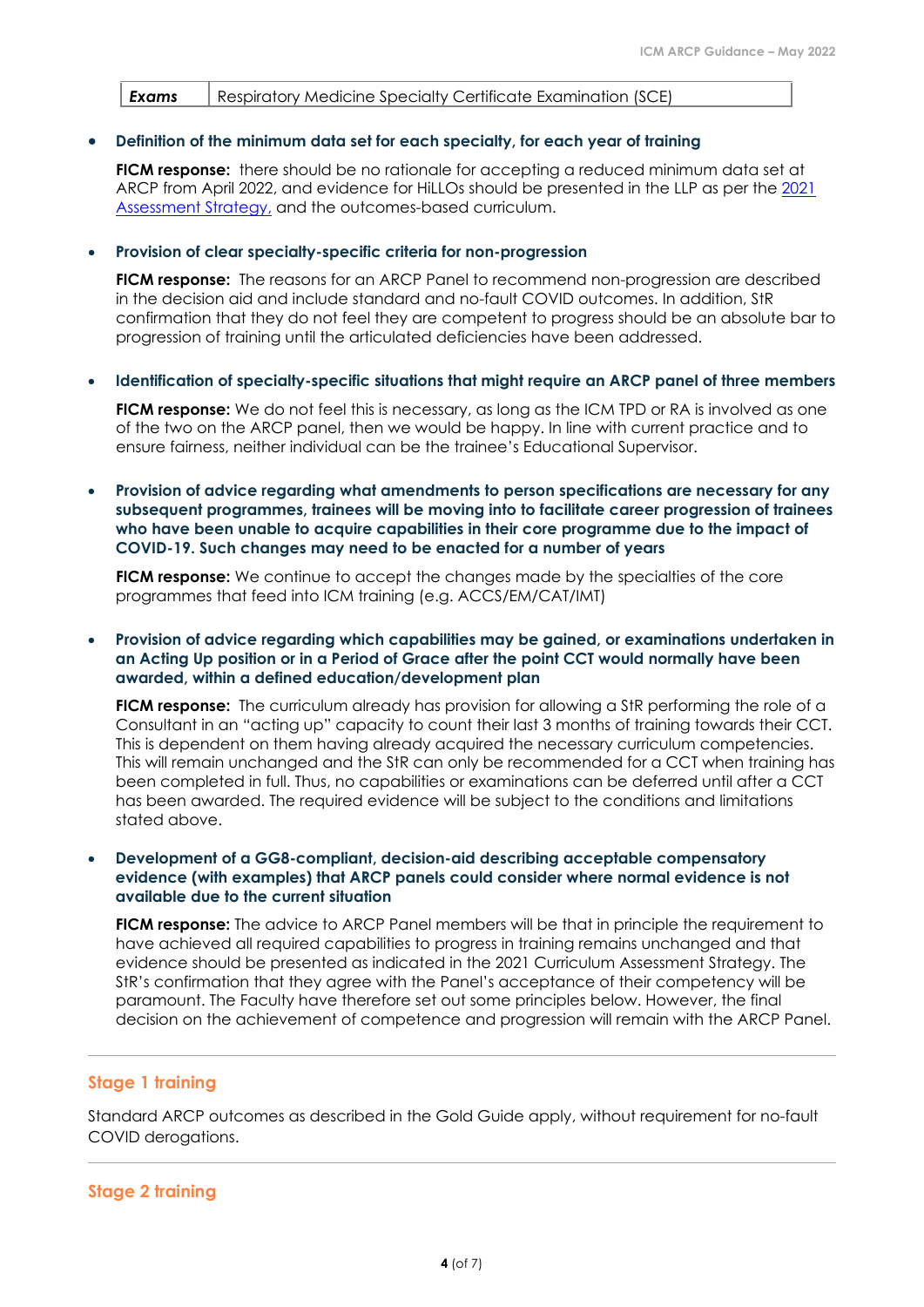It is expected that all StRs will have completed the full Stage 2 curricular requirements as per the 2020 curriculum, without any disruptions since their last ARCP. Progression to Stage 3 is expected to follow standard (pre-pandemic) ARCP requirements, without recourse to no-fault COVID outcomes *in the majority* of StRs. For those who have been unable to complete satisfactory capabilities or attachments due to COVID-19, irrespective of FFICM exam success, then additional time in stage 2 is likely to be necessary, with a no-fault 10.2.

Only in exceptional circumstances will progression to Stage 3 *not* be dependent on examination success, (though completion of Stage 3 and recommendation for a CCT will require passing the FFICM examination) when an Outcome 10.1 will be applied.

#### **The Faculty propose the below guidance for ARCP Panels**

Progression in the partner specialty will be determined by the relevant Colleges' derogation guidance. Where re-deployment has occurred to support surge ICU capacity, the time in GICM could be considered towards Stage 3 training where the StR is considered ready for Stage 3. Stage 3 programme time could be re-adjusted to make up the partner specialty missing time and capabilities where needed.

We note that the emergency, respiratory, renal and acute medical specialties all have 6 months training time following the Stage 3 year during which missing capabilities could also be made up.

It appears that the anaesthetic dual specialty trainees are most likely to be affected by redeployment, though it should be recognised and encouraged, via communications with relevant STCs, that transferable capabilities can be gained and acknowledged

Single ICM CCT StRs undertaking Special Skills Year should have been able to meet the expected curriculum capabilities.

## **Stage 3 training**

This should be straightforward in terms of placements and the minimum evidence required is as per the 2010 or 2022 curricula, whichever is being followed. There should be no requirement for COVID, no-fault derogations.

Where a StR has moved into Stage 3 without the FFICM exam following a 10.1, and is then unable to pass the exam, an extension to training (via an Outcome 3) would be expected. The length of extension granted would be subject to the CG9 guidance.

## **ICM ARCP/Recruitment Decision Aid**

## **CRITICAL SPECIALTY-SPECIFIC PROGRESSION POINTS**

This document serves to update the ARCP COVID derogations, in place since May 2020, and should be implemented with immediate effect.

It should be noted that the Faculty remain committed to the classification of the 'no-fault' COVID outcomes (10.1 and 10.2), but that their use has now become limited in the current training climate.

## **1. Entry into ICM National Recruitment (ST3)**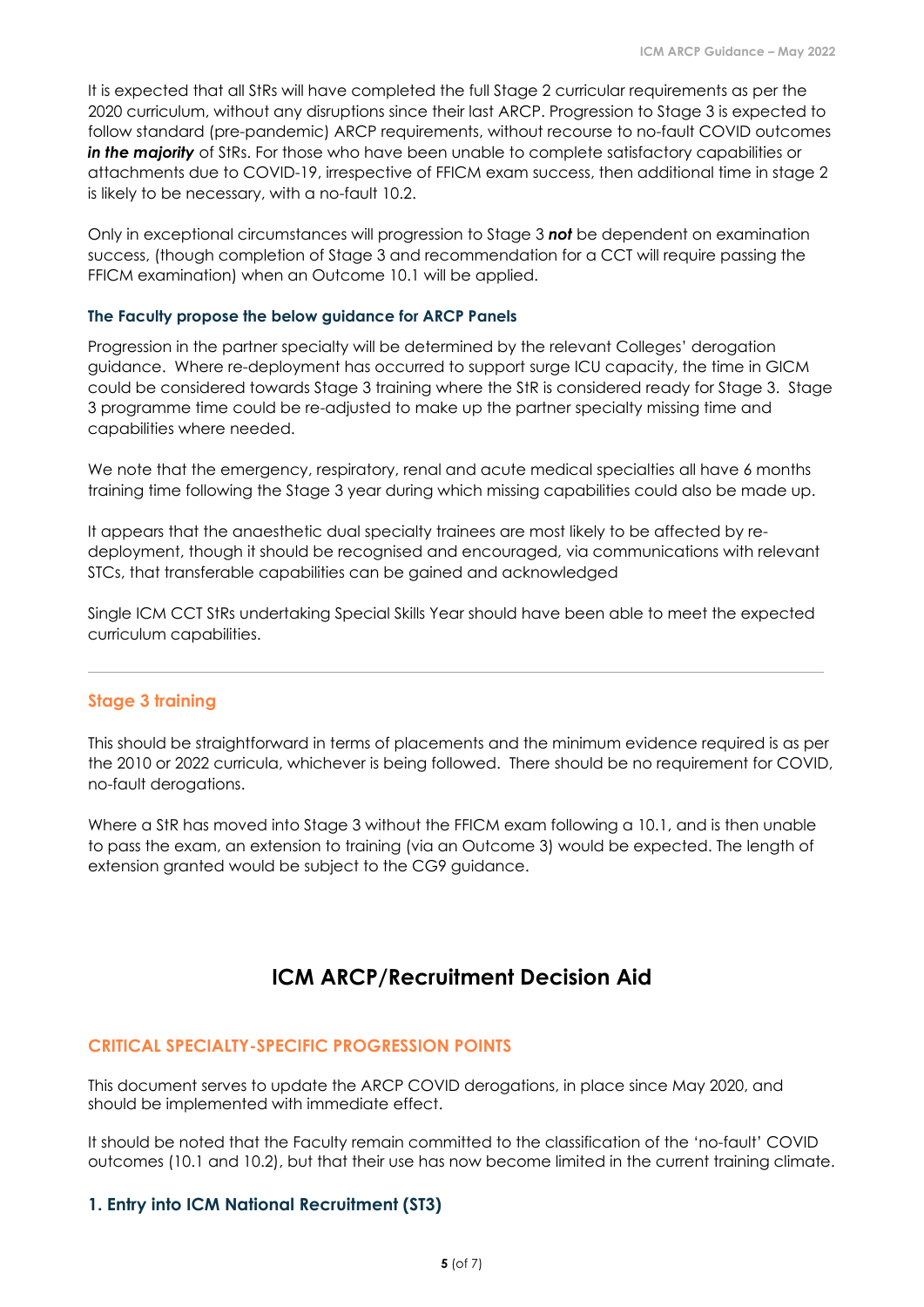From the usual routes eg ACCS, CAT, IMT; no derogations required.

## **2. Completion of Stage 1 ICM Training**

|                        | Required | Recommendation            |
|------------------------|----------|---------------------------|
| Full ARCP requirements |          | Outcome 1                 |
| including e-Portfolio  |          | Issue Stage 1 certificate |
| completed              |          |                           |

## **3. Completion of Stage 2 ICM Training**

|                            | <b>Required</b>            | <b>Recommendation</b>                 |
|----------------------------|----------------------------|---------------------------------------|
| Full e-portfolio and ARCP  |                            | Outcome 1                             |
| requirements completed     |                            | Issue Stage 2 certificate             |
| including FFICM exam       |                            |                                       |
| Full e-Portfolio and ARCP  |                            | <b>Outcome 10.1</b> with all relevant |
| requirements completed but |                            | and applicable "C" Codes              |
| without FFICM exam due to  |                            |                                       |
| COVID-19 circumstances (as |                            | Issue Stage 2 certificate and add     |
| long as previous ARCP      |                            | a clear narrative to the ARCP         |
| outcome not due to same)   |                            | Outcome in the e-Portfolio            |
|                            |                            | regarding exam to be taken            |
|                            |                            | during Stage 3                        |
| Has been unable to         | Will be unable to make     | <b>Outcome 10.2</b> with all relevant |
| complete satisfactory      | up Stage 2 training within | and applicable "C" Codes              |
| attachments due to COVID-  | standard Stage 3 time      |                                       |
| 19, irrespective of FFICM  |                            | Additional training time at Stage     |
| exam success               |                            | 2 needed                              |

There **must** be an individualised appraisal of each ICM Specialty Registrar (StR) at ARCP of their particular circumstances.

There should be a benefit versus risk consideration of the no-fault outcomes of 10.1 and 10.2 (and hence remaining in Stage 2) pending exam completion. Moreover a previous 10.1 or 10.2 should preclude the further issuance of such, unless in exceptional circumstances.

If a StR has a training record of prior exam success, good engagement with the 2020 curriculum and LLP, general progression, and support from the ES (with whom the StR should have had dialogue prospectively) then it would be reasonable to award a 10.1.

If the StR has previously struggled with exams, or there are training progression concerns, either raised by the ES, or evidential from the LLP, then it would be reasonable to issue a 10.2.

It may also be preferable according to the StRs personal circumstances. This is in the best interests of the StR.

## **4. Completion of Stage 3 ICM Training Summer 2022**

|                           | Required | <b>Recommendation</b>               |
|---------------------------|----------|-------------------------------------|
| Full e-portfolio and ARCP |          | <b>Outcome 1</b> (or 6 if at end of |
| requirements completed    |          | training)                           |
|                           |          | Issue Stage 3 certificate and       |
|                           |          | complete necessary                  |
|                           |          | paperwork recommending              |
|                           |          | them for a CCT                      |